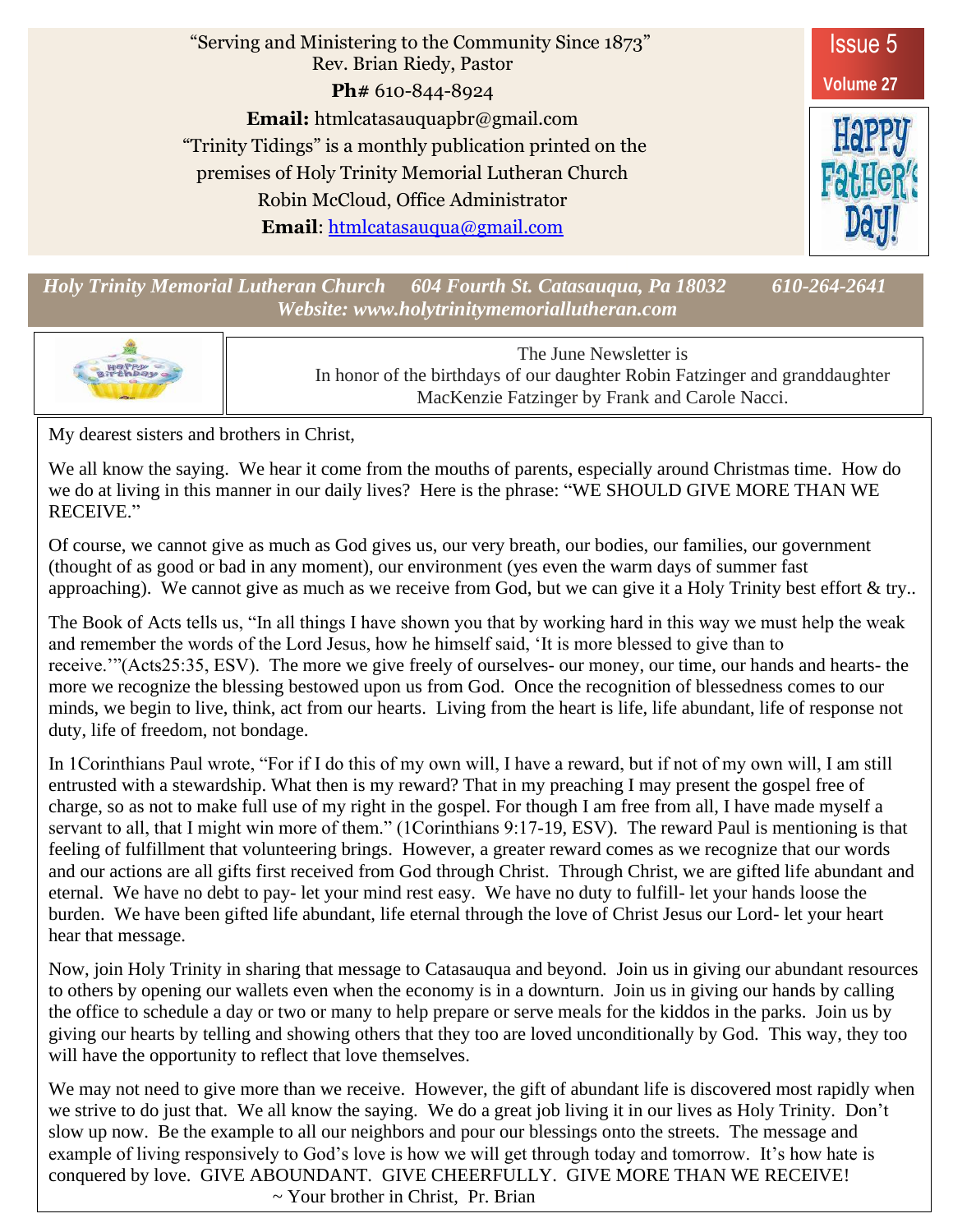| <b>Church Council Members</b>                        |  |
|------------------------------------------------------|--|
| <b>Presidnet:</b> Barb Fister 610-266-1160           |  |
| <b>Vice Presidnet: Cheryl Kneiss</b><br>610-262-0467 |  |
| Secretary: Diane Czar 610-739-6006                   |  |
| Robert Bastian 610-266-4287                          |  |
| Stephanie Chimcs 484-553-2992                        |  |
| Carol Cunningham 610-264-2045                        |  |
| Rick Marston 484-661-5183                            |  |
| Ruthann Reinsmith 610-264-4346                       |  |
| Robin Ruch 610-849-6585                              |  |
| Bob Schweitzer 610-393-4736                          |  |
| Joe Schwindenhammer 610-573-1957                     |  |

About the 3rd week of June, you should be receiving your offering envelopes for July and August in the mail. If you do not receive them, please contact Robin in the church office. (610-264-2641)



At any time, you can give donations to the **"Pastor's Discretionary Fund"**. This fund is used to give temporary financial assistance to people of our congregation and community when a sudden need arises. You may send contributions to the church or place them in the offering plate on Sunday mornings. Please mark your checks or envelope[s "Pastor's Discretio](http://www.bing.com/images/search?q=pastor%27s+discretionary+fund&view=detailv2&&id=46267F8EA9A4239A6C8E05333DCFB1C3D16522ED&selectedIndex=0&ccid=Yv06kaWh&simid=608029471452105722&thid=OIP.M62fd3a91a5a1d9cb67c16d24076a2e0eo0)nary **DISCRETIONARY** Fund". **FUND** 

### **Altar Flowers**

|           | TO THE GLORY OF GOD AND:                                                                                     |
|-----------|--------------------------------------------------------------------------------------------------------------|
| June 5th  | In loving memory of<br>John Medence, Jr. by<br>his wife Rita.                                                |
| June 12th | In honor of our<br>daughter Robin to<br>celebrate her birthday<br>by Frank and Carole<br>Nacci.              |
| June 19th | In loving memory of<br>Joseph Baragone by<br>Sandy and Erich<br>Svitana.                                     |
| June 26th | In honor of our grand<br>daughter Mackenzie to<br>celebrate her birthday<br>by Pop Pop and<br>Mam Maw Nacci. |

All bulletin dedications are open for the month of June.

| 6/01 | Maria Gillette     |
|------|--------------------|
| 6/01 | <b>Jack Wetzel</b> |
| 6/02 | Randy              |
|      | Schoeneberger      |
| 6/05 | Janis Charvala     |
| 6/05 | Melissa Knecht     |
| 6/07 | <b>Traci Reitz</b> |
| 6/07 | Stacey             |
|      | Strickland         |
| 6/07 | Kathy Horvath      |
| 6/08 | Vicki Chimics      |
| 6/09 | <b>Brooklyn</b>    |
|      | Williams           |
| 6/11 | Linda Wiland       |
| 6/12 | Juliette           |
|      | Santoroski         |
| 6/13 | Lewis Heller       |
| 6/20 | Debbie Fry         |
| 6/22 | Rose Dietrich      |
| 6/25 | Harper             |
|      | Santoroski         |
| 6/26 | Sandra Lower       |
| 6/30 | Jacqueline         |
|      | Younger            |

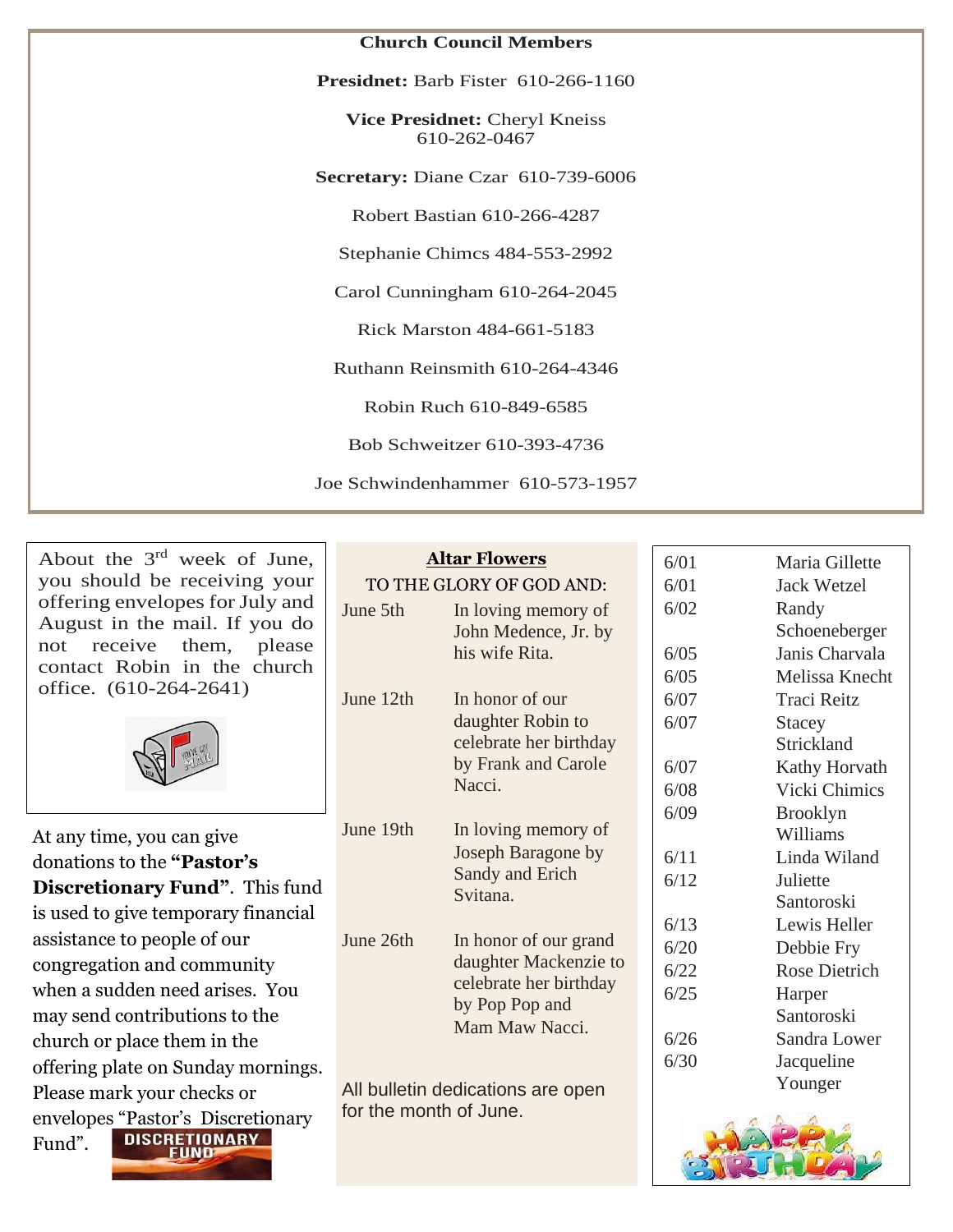*Core purpose statement: "Gratefully sharing God's love through faith and service"*

*The deadline for the July/August newsletter Is June 22nd*

*IF HOSPITALIZED, BE SURE TO SIGN A RELEASE CARD AND USE OUR HOSPITAL CODE #244.*

### **TURNING POINT RECYCLING PROGRAM**

who ERASES DATA. Over 10 million devices have been safely recycled since 2002 by GRC Wireless, providing a *id quod mazim placerat facer minim*  payout to participants. There is a box in the Narthex for you to recycle your USED SMARTPHONES, CELL PHONES and TABLETS, thereby being part of a Zero Landfill program and helping to support Turning Point help Turning Point, a refuge and safe place for survivors of domestic and intimate partner abuse and their children in the Lehigh Valley, sends USED CELL PHONES & TABLETS to Smartphone Recycling, powered by GRC Wireless survivors of domestic abuse.

**Did you know?** The Lions Club collects used eyeglasses (they don't need the cases) for areas in the world where glasses are an unheard of luxury. The Lions have the glasses polished and shipped to optical missions around the world. The glasses are spread out, and the community members try on the glasses until they find a pair that helps. Can you imagine? Your used glasses can de dropped off in the box at the Whitehall Public Library, or here at Holy Trinity in the baskets outside the office and in the entryway to the sanctuary (narthex).

**Redner's – Save - A- Tape program:** Holy Trinity collects Redner's receipts. Proceeds support camperships for Holy Trinity youth who want to attend a week of camp at Bear Creek. Please place receipts in the basket in the Narthex.



Our deepest sympathy to Sally and family and friends of the passing of Stephen Chromiak on April 25<sup>th</sup>.



Congraulations to **E. Thomas Rabenold**, Betty's grandson, from graduating highschool in Virginia; **Alyssa Riedy**, Pastor Brian and Kim's daughter, from Susquehanna University.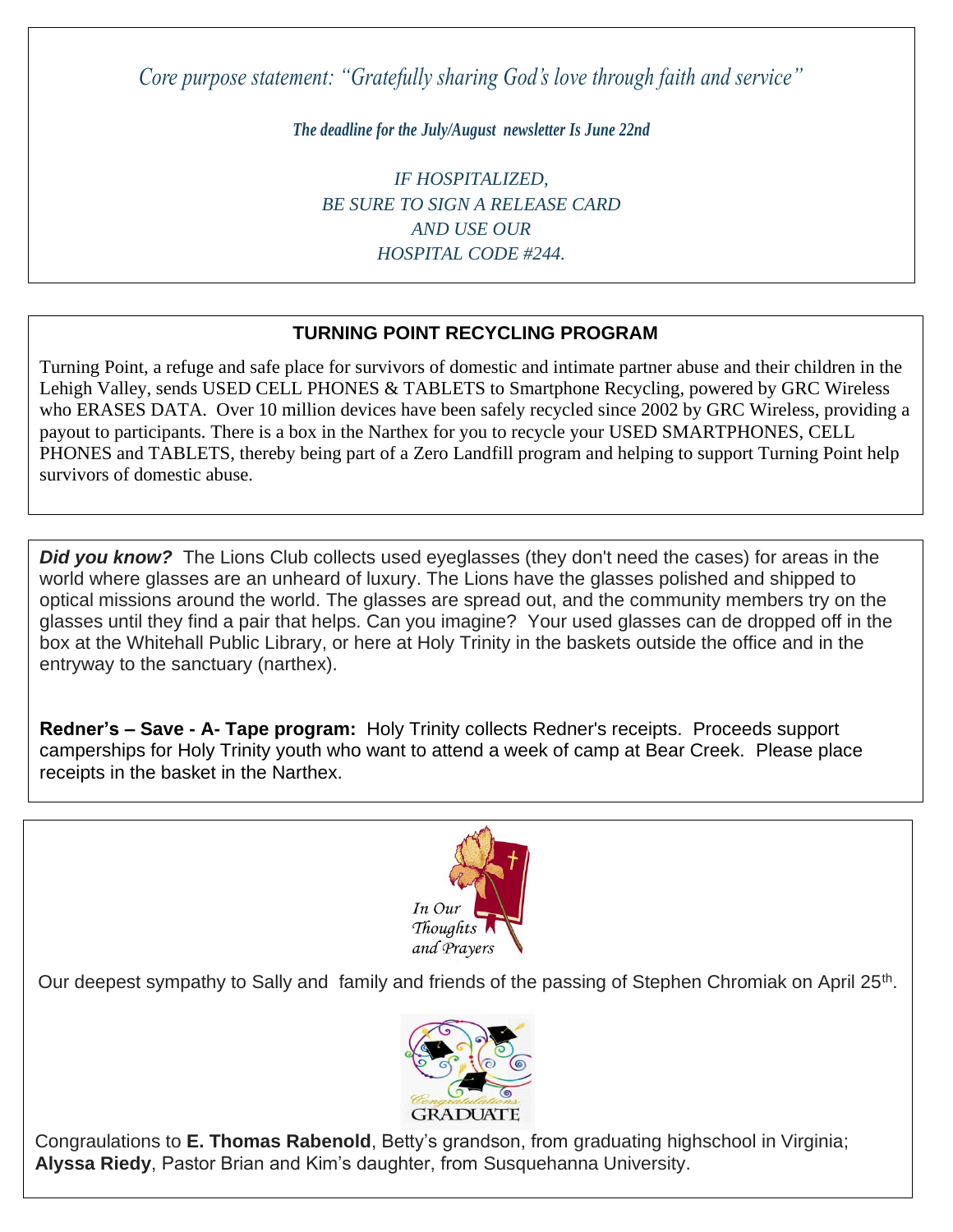### **Property Notes May 2, 2022**

Attendees: Bob Connelly, Pr Brian

- Family Promise- next date for sleep over is week of June 5th
- Look to extend drain hose for air unit or Install gutter on metal roof for air unit drainage. Address in spring
- Church 3/4 pointed. John started last week of April.
- All sidewalk cracks will be opened and then fixed when pointing done.
- Painting of office doors in spring.
- Bilco door installed / we need to paint.
- Nave lights have been ordered. Pat electrician to finish soon after another surgery on April 28<sup>th</sup>. Lester mounted the lectern and pulpit lights.
- Hang tack strips in basement for BoyScout announcements.
- We need to make a schedule of necessary things to be housed in office. Drains must be unclogged every fall; lights must be checked twice a year. Floor buffed yearly, waxed every other year. Ect.
- Leaf blower arrived.
- Shrub trimming done by Lester.
- Neighbor volunteering to take about organ blower and remove from church
- Nave flashing replaced on slate roof by Paul Wright Roofing. They found issue with capstones. John will inspect on May 3<sup>rd</sup>.
- Radiator covers in hall and robing room started by Nick Herman
- Dave Spieker to replace remaining ballast lights in basement storage room as they burn out
- No washer/dryer for church. Family Promise items done quicker and easier at laundromat. Recommend we talk to Laundromat about gift cards for people struggling.
- Can we move trophy case to pastor office? Make sacristy a sitting room/changing room?

Flashing---\$56,000 Pointing---\$ 3,000 LED lights----\$ 3,000 Ceiling tiles------\$ 1,000

Lexan on remaining windows- hoping to paint the windows before this Thursday 4/14.

Jerry will call Adams glass to finish Lexan on 4/15 --\$5,000 Radiator covers--\$ 2,000

Total projects 2021---------\$70,000 We should announce all work done in church over year.

### **\*\*NEXT MEETING IS June 6th 1:00pm. Please come and join team if able!!!!**

### **In this CHURCH we strive to be… Christ-Centered, Spiritual, Praising, Growing, Serving, Partnering, Supporting**

Pastor's past month ministries:

Discretionary Funds- multiple rental assistance , food cards distributed

Partnering-

• Family Promise next hosting will be week of June 5th. Fifth meeting with political leaders occurred on May 25<sup>th</sup>. The conversation has us looking for new partners, perhaps with Red Cross to open a RedCross House of the Lehigh Valley. Family Promise was added into the conversation. We may partner with them and Borough to provide transitional housing for homeless families.. We paused Coffee with a Cop. Holy Trinity has been asked to support School District C3P (Catasauqua Community that Cares Program) in the National Night Out set for August 2<sup>nd</sup>. More dates to consider are North Catasauqua community events of: Safety Day July 23<sup>rd</sup>, Columbus Day Weekend Autumn fest, Carnival in June. The banner on Front Street will be requested to be moved to Catasauqua Amphitheater for Friday music.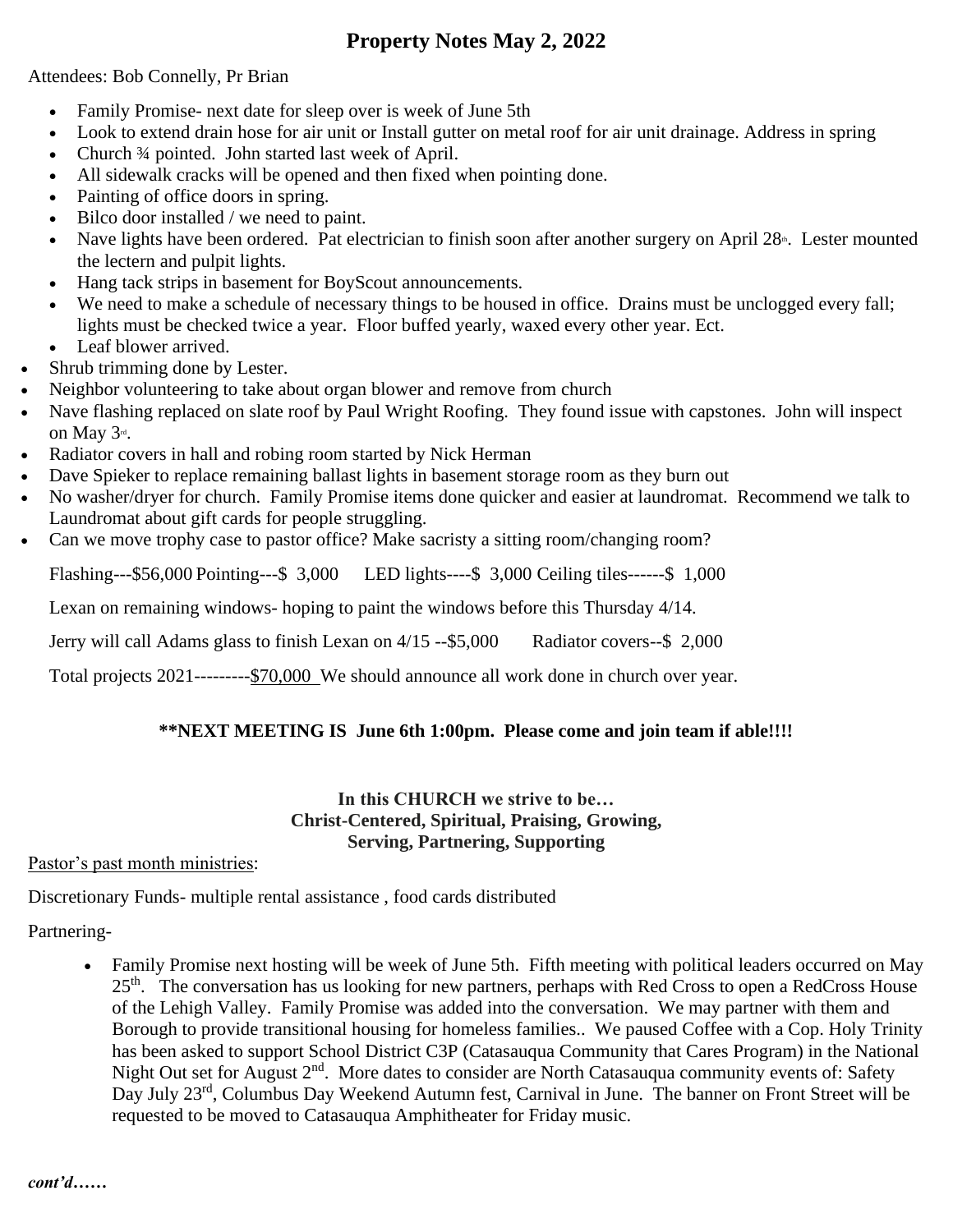Praising-

- 3 services available on Sunday mornings 8, 9, 10:30. Changing June  $12<sup>th</sup>$  to 8 and 10am.
- 8am will be spoken with communion. 10 am will be a slightly modified traditional service

Growing-

Summer music camp for children of Catasauqua will be happening in July.

Spiritual-

• Going to try Native American spiritual practices for the next few months. Started Richard Rohr book

Supporting-

• Free food every Wednesday from 4:00-6pm. This will end the last Wednesday of May. We are in need of financial support for this and our summer lunch program with the YMCA. Memo line of checks or envelopes with money should state- Neighbor Support

Christ-Centered- is why we do all these things. Without Christ, we are nothing.



*Trinity Morning Glories*

We are a daytime women's group here at Holy Trinity. Our focus is on the spiritual and service to others. Along the way, we share food, work, laugh, chat and pray together! Please join us!

### **Note: Our meetings will always be the 3rd Monday at 10:00 (exception: Dec. will be the 2nd Monday).**

**On Monday, May 16, 2022**, 32 women attended Morning Glories and enjoyed a tasteful Salad Bar and desserts. Thanks to those that prepared the various items.

Welcome to new Morning Glory: **Diane Laubach**

**Linda Heiberger's** devotions centered on the daily things that we can have gratitude for. She read selections from the book "Grace and Gratitude". First, we can think about new mercies every morning, second, rejoice in the Lord, third, nothing is too small to do and/or be thankful for and fourth, remember to give thanksgiving and praise every day. Linda then presented the book to one of the speakers whose name was drawn from a basket with all our names in.

**Jenae Holtzhafer, Founder and Executive Director of the Kindness Project, did a video presentation about the** Kindness Project. Their mission is to create a kind and caring community for resource families and children in foster care throughout the Lehigh Valley. Their goal is to help as many foster families answer the call when they get a new placement. They quickly provide essentials so resource families can focus less on the financial stress and more on providing love and emotional support to the children in their care. They provide thousands of dollars in free resources to over 1,000 children in foster care. At their shop, The Kindness Exchange, children and teens are provided with stylish new or like-new clothes and personal items to help meet their most immediate needs. **Diane Davidson** also spoke about The Kindness Project and what they've accomplished strictly through volunteers.

**Ongoing Projects: Turning Point used cell phone collection: (Linda Wiland)**: Note: Used tablets are also now being collected. **Morning Glories Bulletin Board in Alice Storch Room** has been seasonally updated by **Vicki Chimics** and **Judy Connelly;** thanks to both of them.

**Annual May Cay Galgon Baby Bottle Campaign:** The campaign is on-going from May 1 through June 5; empty bottles will be in a bassinet in the back of church and can be returned filled to the bassinet. The bottles are rapidly disappearing so we hope our final total far exceeds last year's total of \$971. **Diane Carfara and Kathy Nattress** are in charge of counting the coins/cash/checks in the returned bottles. *cont'd….*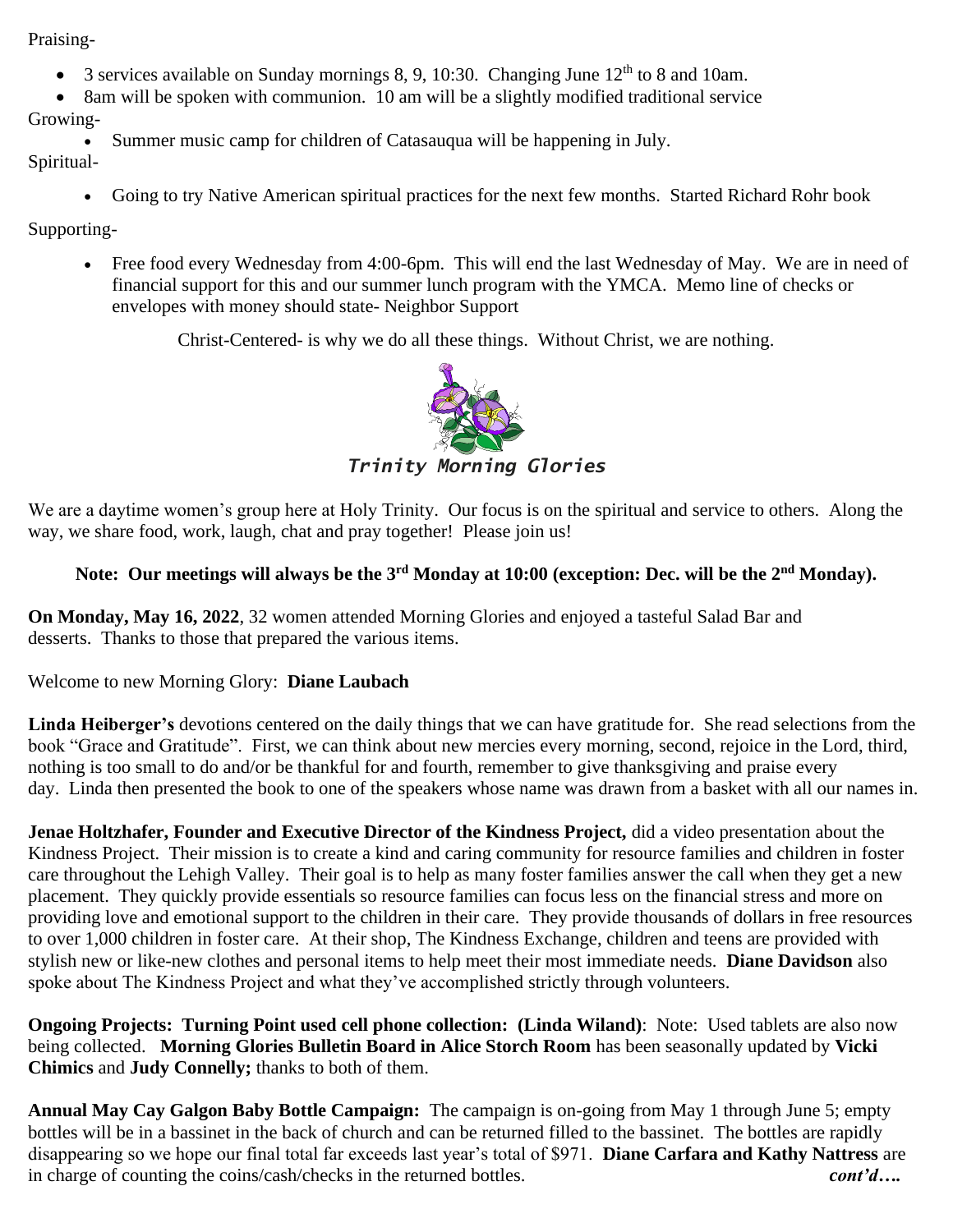**Mystery dinner theater**, "**Death and Doo Wop"** will be held **September 17, 2022**. "Without A Cue Productions, LLC" will present the play. Thanks to an angel the play has been completely paid for.

Bad Bones BBQ will cater the event; the menu will be Pulled Pork BBQ on a roll, Meaty Baked Beans, Coleslaw, and BBQ Sauce. **Pat Fried** will again supply Sundae Cups from King Kone. Cost of tickets will be \$30.00 with all the proceeds going to The Kindness Project. **Kathy Nattress** has already designed the centerpieces and **Steph Chimics** is working on wall decorations. We'll discuss a few raffle baskets in June and also talk about a prize for the "best dressed". **Janis Charvala** will prepare tickets and poster.

**Distribution of offering**: \$340 in Script Gift Cards were given to the Kindness Project.

An incredible amount of pool noodles, birthday party items and children's underwear was collected for the Kindness Project.

Since Sept. 2008, **\$57,164.94** has been donated to special causes; this does not include all the non-monetary donations that have been made over the past 13 years which probably equal that amount.

### *Future Dates:*

*Monday, June 20, 2022, 10:00:* Devotions – **Nancy Miller** Picnic Fun! We're looking for games to play with the group. Let Sue/Janis know if you have any**. Melissa Sassaman** has already given us 2 paper games. We'll be doing a table scavenger hunt so fill your purses with unusual things. Perhaps, we'll do some Bingo. **Donations**: Pet food for local food banks Picnic Fare: Meat Balls w/rolls - **Diane Carfara/Elaine Sales**; Cauliflower Casserole – **Carol Cunningham** Chicken Casserole – **Mary Farner**; Homemade Baked Beans – **Carol Hartranft** Fruit Salad - ?; Cashew Pasta Salad – **Lucy Lynn**; Green Salad – **Mary Ann Gibbons** Deviled Eggs – **Betty Rabenold**; Chips – **Paula Kessack**; Finger Food – **BJ Kunkel** Cookies – **Carole Ludden**; Dessert – **Lois McAllister** Lemonade, Iced Tea – **Judy Spaits**

*Monday, July 18, 2022, 10:00:* Devotions – **Karen Frankenfield**

Salvation Army Speaker – Darien Huaman, Director of Social Servives Donations: Granola Bars, Beef Jerky, travel-size toiletries, snack size bags of crackers such as gold fish crackers, and snack size box with tuna and crackers in Plan August 2022 thru January 2023 After-Meeting Brunch

Note: In August, we will have an Ice Cream Social

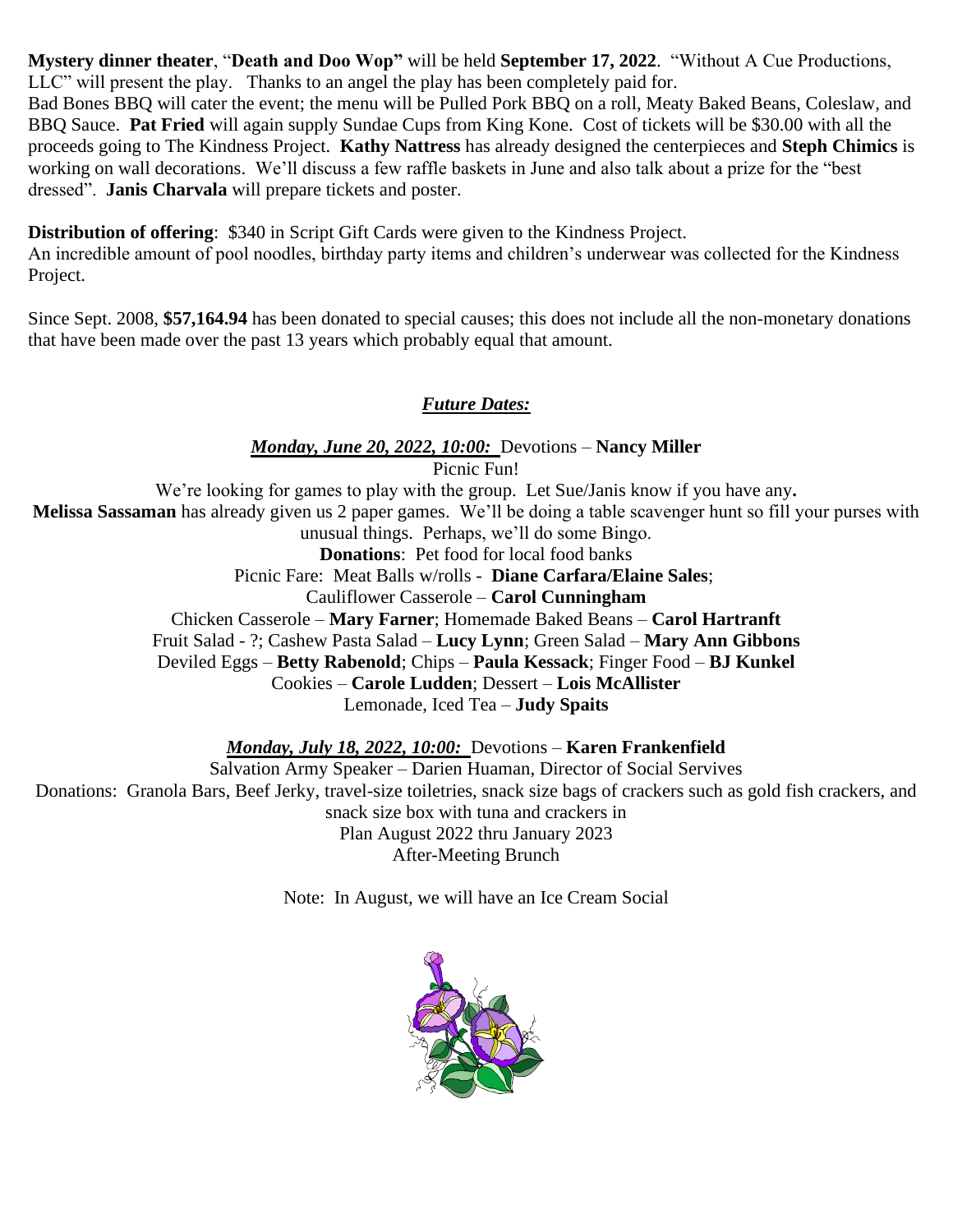

The church's budget deficit at the end of April was (-\$3,361). At the end of April of 2021, the church had a buget surplus of \$3,975.

On a positive note, this April took in \$1,290 more than last April in regular, budgeted income, so that was good. However, combined receipts for both Lent and Easter were down in 2022 by \$863, so that was not good.

On April the 11<sup>th</sup>, Holy Trinity received an \$8,700 distribution from the St. Paul's Trusts.

On April the 8<sup>th</sup>, the church received a gift of 60 shares of Apple, Inc. Common Stock. The church now holds a total of 760 shares of Apple, Inc. stock. The total value of this stock investment on 4/30/22 was \$119,814.

"Special" gifts received during April were as follows: Pastor's Discretionary Fund- \$1,346, Captial Campaign- \$707, Neighbor Support Fund- \$561, World Hunger- \$20, Building Fund- \$15, Benevolence- \$300.

Thank you to everyone who contributed.

All of our bills are current including our monthly commitment of \$850 to the Synod for Benevolence. Please continue to support the church to the best of your financial ability. Thank you.

> ~ John Marakovits Treasurer



You know what is just around the corner? **FATHER'S DAY!** Celebrate Dad with a gift card from the list of in-stock cards, or order cards this month - the June 12th deadline for this month's order will get your cards in our hands on June 15th, and we can get them to you on or before Father's Day, June 19th. So whether Dad is into sports, hunting, fishing, grilling, home and yard projects, a delicious dinner out...or just to give him a break on gas or coffee stops...there's something for him from SCRIP! And don't forget **graduation** gifting!!

Remember to ask for your \$0 balance cards at the register! Put your name on each \$0 balance card and drop it in the SCRIP (tissue) box on the table outside Robin's office or in the narthex. One of these days, we will draw a name...the winner will receive a \$10 gift card of their choice. Enter as many times as you like to increase your chances of winning!

**Ya gotta shop anyway...why not give back to your church while doing your shopping, dining, and giftgiving?** You'll spend the same amount as you would using cash or a credit card, and you'll be supporting Holy Trinity's faith formation activities via the rebate that the SCRIP program gives to HT for each card purchased! Order forms are available from Joe or Diane, as well as in the narthex and outside Robin's office..

We welcome texts or calls to Diane (610-739-6006) for card requests, or see Joe or Diane after 9am worship. IOUs are welcome! **The deadline for our next regular order is Sunday, June 12th.** *cont'd…*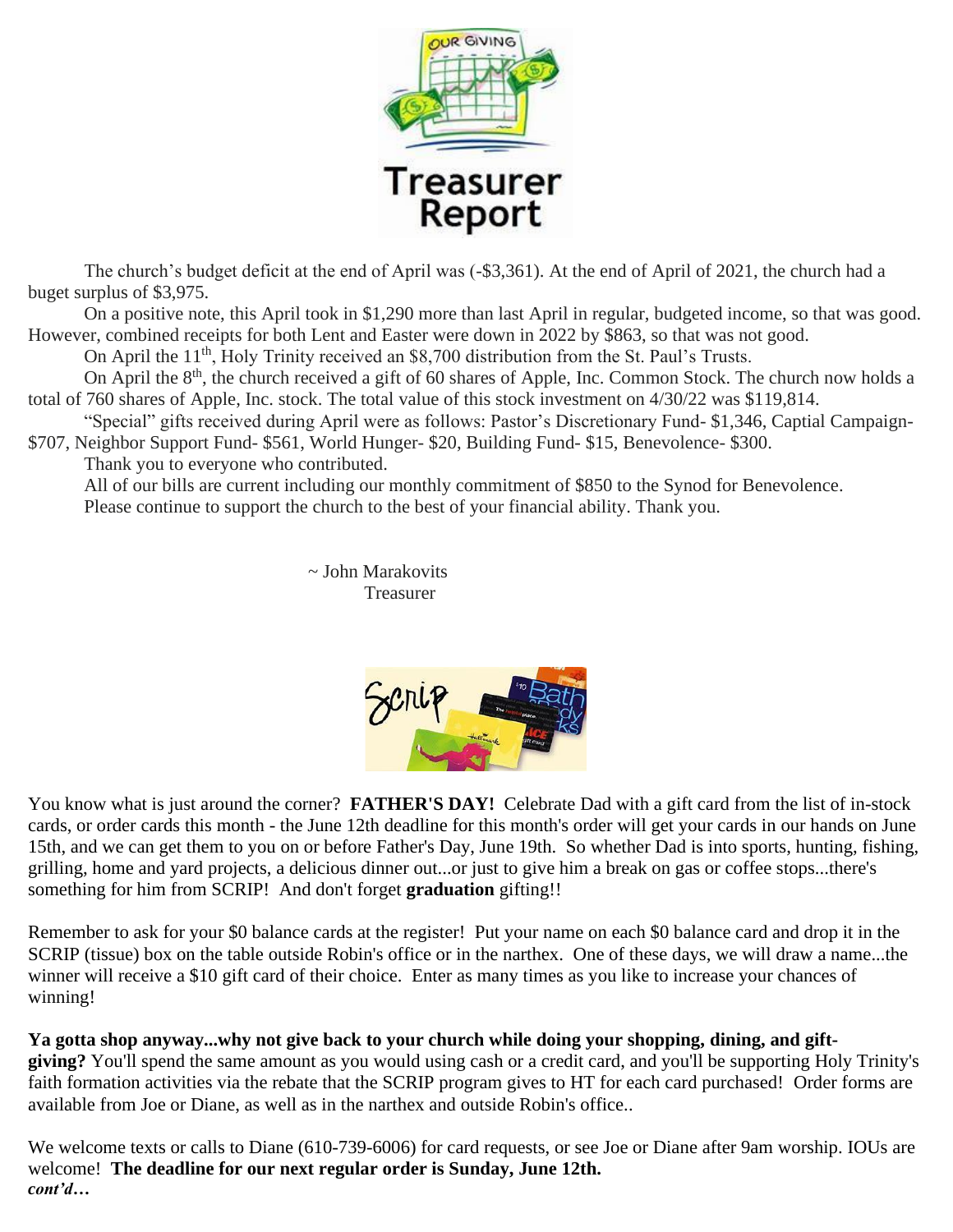Here are the cards available for immediate purchase - the profit realized by HT when these cards were ordered ranged from 2-16% (that's like \$16 raised on a \$100 card purchase!!):

**COFFEE:** Dunkin Starbucks Wawa **GROCERIES and PRESCRIPTIONS**: Walmart/Sam's Club Weis Giant **GAS:** Giant Weis Wawa **SHOPPING/GIFTING**: Amazon Kohl's Target Bed Bath & Beyond Walmart Cabela's LL Bean **CRAFTING:** Joann Fabric Michael's **HOME IMPROVEMENT:** Lowe's Home Depot **FAST FOOD & DINING:** Applebee's Olive Garden Longhorn Steakhouse Panera Arby's Burger King Wendy's Little Caesars Subway Taco Bell



We start out with gratitude for all of the support from our church family at our Junior Victorian Tea and Basket Raffle on May 15th. Twenty-nine children from age 2-14, accompanied by 31 adults, enjoyed dress-ups, a craft, BINGO (with prizes, of course!), the basket raffle (25 gift cards and 42 "baskets"), refreshments served on fancy dishes, and our special canine guest, Charly, with his handler and the founder of Tails of Valor, Heather Lloyd. 100% of the proceeds - an incredible \$1146 - was sent to Tails of Valor, Paws of Honor. Here are the amazing people and businesses who made the Junior Tea such a resounding success: Luther Itterly, Joe Schwindenhammer, Boy Scout Troop 94 and Cub Pack 94, Nancy Scatton, Sue Marakovits, Diane Carfara, Frank and Carole Nacci/Nacci Printing, Patty Fister, Barb Fister, Vicki Chimics, Cheryl and Larry Kneiss, Steph Chimics, Barb Roth, Jill Suter, Janis Charvala, Alicia Kresley, Ruthann Reinsmith, Helen Dreisbach, Randy Schoeneberger, Rena Bond, Cindy Day, Mayor Barbara Schlegel, Linda Lech/Linda's Luxuries, Applebee's, Whitehall and Coplay Giant Food Stores, MacArthur Road Weis Market, Crazy Cones, The Roxy, Paint Some Pottery, Crayola Experience, Putt-U, The Rink, Lehigh Valley Zoo, Brothers Pizza, Becky's Drive-In, Pie's On Pizza, Rita's in Northampton, Miller Symphony Hall, Garden City Greenhouse, King Kone, and Thrivent Financial. Hopefully I didn't miss anyone! Special thanks go to Dun-Rite Electrical Services for a very generous and unexpected donation of \$250, which accounted for almost a quarter of the funds raised for Tails of Valor.

A highlight of the Junior Tea was the return of 3 of our youth alumni, home from their first year of college - Emily Suter, Emily Thomas, and Jake Riedy, to help host the event. Brianna Walker, Riley Knecht, and Lilah Carfara were on hand to help with raffle ticket sales, to supervise the craft table, and to serve the delicious baked items and fresh fruit to our guests. Parents Jen Carfara and Melissa Knecht provided much-needed support. And conspicuously helpful during the Tea were Joe, Vicki and Steph, Cheryl, and Alicia.

If you would like to be part of the Junior Tea Team for next year's event, let Diane Czar know!

### *PARENTS:* **IMPORTANT DATES TO PUT ON YOUR CALENDARS**

**June 28-July 3 - Creation Festival: A Tribute to Our Creator** A camping opportunity complete with contemporary Christian musicians and speakers.

**Saturday, August 27** - help host/serve at the 5 Loaves & 2 Fish **Taco Bar** 

**Saturday, October 15** - serve at 5 Loaves & 2 Fish **Spaghetti Dinner**

**Saturday, October 29** - serve at **Halloween Hot Dog/Hot Chocolate Give Away**

**Saturday, November 19** - serve at 5 Loaves & 2 Fish **Pancake Breakfast**, 8:30 to 11:00 *cont'd…*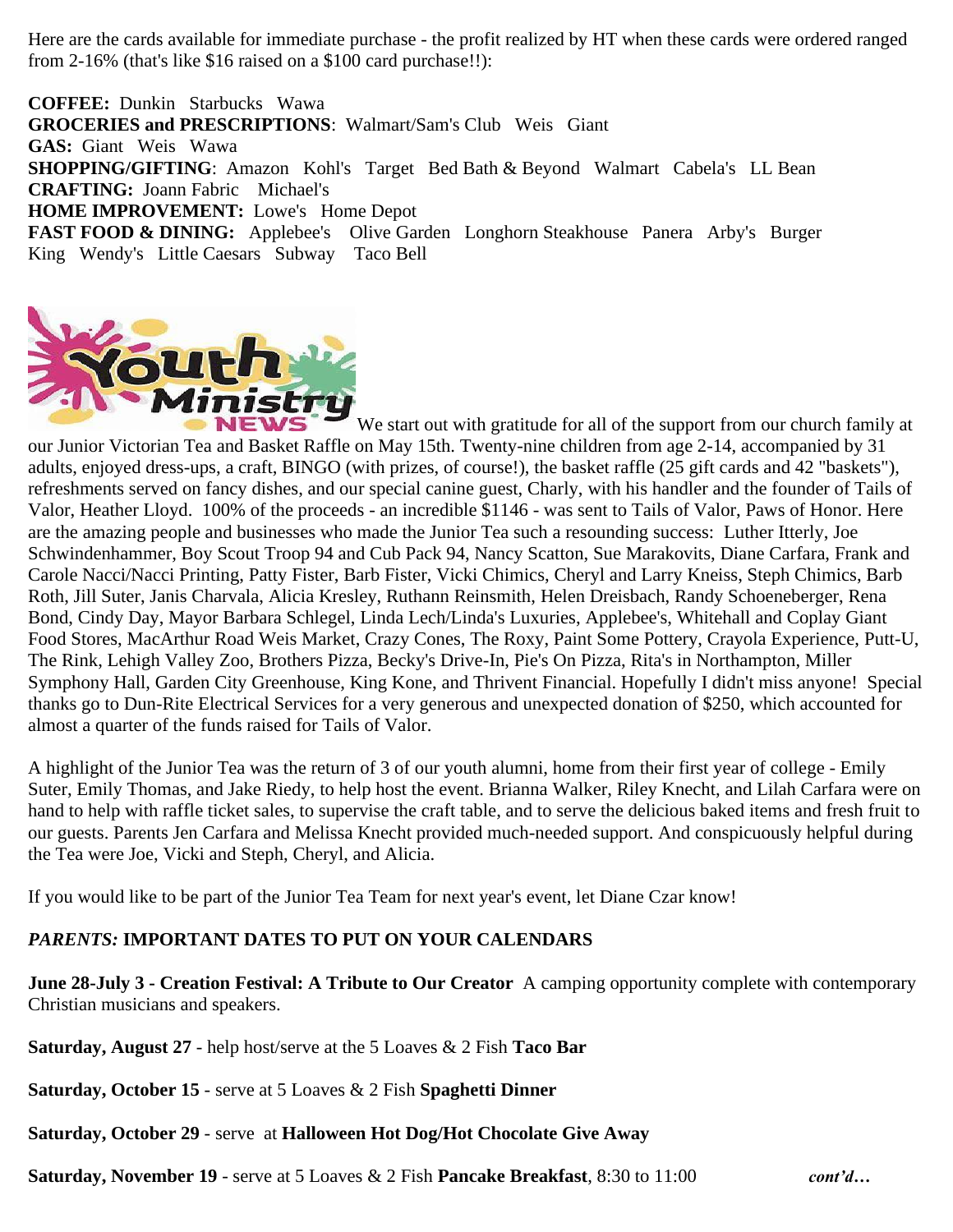### **Saturday, December 10** - serve at 5 Loaves & 2 Fish **Prime Rib Dinner**

**Summer 2022 - 30 HOUR FAMINE** - date to be determined. Make a difference for hungry children by raising awareness and funds for World Vision's work in the U.S. and internationally - includes 30-hour fast and sleepover at Holy Trinity. Grades 7 -12, and alumni welcome!

*"For I know the plans I have for you," declares the Lord, "plans to prosper you and not to harm you, plans to give you hope and a future." (Jeremiah 29:11)*



**NEIGHBOR SUPPORTING NEIGHBOR**

~ Wow! Your generous response to the **Mother's Day \$10 Blanket Appeal** gathered \$440 for Church World Service's relief work. Blankets are distributed in the U.S. as well as other countries.

~ Next up: June brings the opportunity to **honor our fathers and other men in our lives** who have provided shelter for us and seen us through the "disasters" in our lives (flat tires, broken pipes, lawn mowers that won't start...) **Lutheran Congregational Services** provides funds and hands-on help to victims of disasters such as hurricanes, tornadoes, floods, and wildfires. You can donate any amount and, by using the forms that are available as you enter the sanctuary on Sunday morning, you can convey your special thoughts to your honoree.

~ Holy Trinity will be **hosting 4 Family Promise families the week of June 5, starting that Sunday evening, through the morning of Sunday, June 12.** We need volunteers who are willing to provide meals (served buffet style), snacks and grab-and-go breakfast items. We also need two people willing to sleep over in the evening, arriving about 7:00 PM. Families are typically out the door by 6:00 AM. Families will have their own rooms separate from the volunteers. Those who stay to help serve food and/or sleep over must have updated child abuse clearances (these are the no-cost background checks for volunteers). If you are able to help in any capacity, please call Robin in the church office. Thank you for your support of this ministry. PA Child Abuse Clearances required. You can contact Robin for assistance with clearances, which are free for volunteers.

~ **Summer lunches for the Catasauqua YMCA start June 13th.** There are two shifts. **9am-11am for food prep and 11am-noon handing out the lunches at the Catty Pool area**. If you would like to volunteer, please contact the church office ASAP to talk about the dates and which shift you are available. NOTE: if going to hand out lunches you must have your PA Child Clearances.

~ Tasty food and a warm welcome continued on Wednesday evenings through the month of May. Big, BIG thanks go to Pastor Brian and his team of cooks, dishwashers, and hosts, and to those who have donated supplies and funding to keep this ministry alive for our church family and community! About 120 meals have been served each week.

~ Looking for an easy way to support another community partner? Start collecting items for the yard sale to be held on August 6th! The Catasauqua Public Library will use our space and our expertise for the sale and will receive 100% of the proceeds. Drop-off of items will begin a week before the sale - times and dates for drop-off to be announced later. And why not reserve some time during the week of August 1-6 to help with set-up and to volunteer the day of the sale. No special skills required, and even an hour of help is MUCH appreciated! *cont'd…*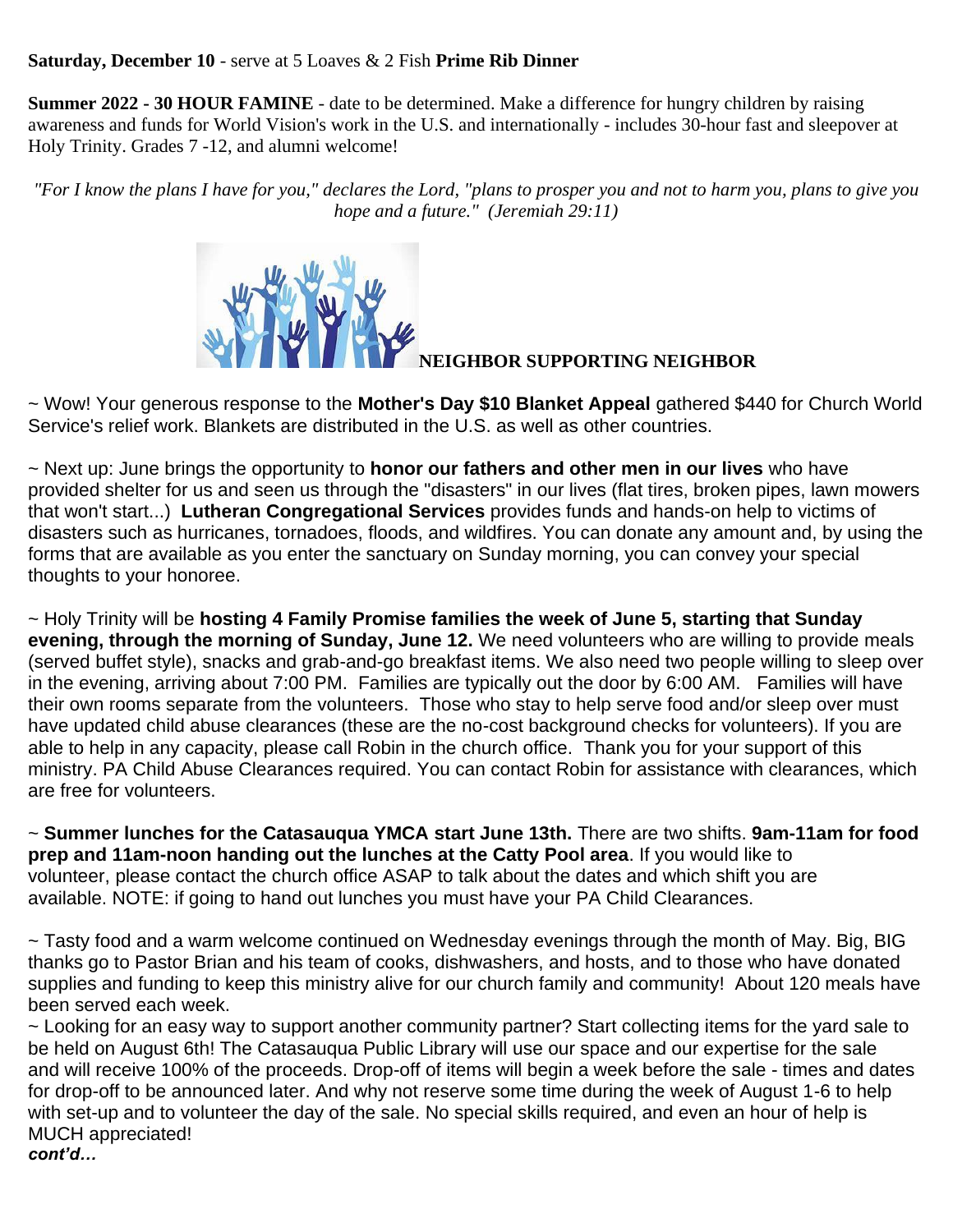~ The 5 Loaves team met in March to fine-tune plans for upcoming dinners to benefit our neighbors. If you would like to be part of this team's work (there are many ways to help!), talk to Janis Charvala (610-440- 0073). Their next dinner will be the ever-popular Taco Bar on Saturday, August 27th. The proceeds from this by-donation fiesta will benefit Street Medicine of Lehigh Valley Hospital, which addresses the health needs of our local homeless population, including those living right here in Catasauqua.

~ Our building's doors continue to welcome well-known and fresh faces seeking emergency assistance, help securing means to become self-sufficient, assistance preventing or resolving homelessness, rides to appointments...or often just a cup of coffee and a listening ear. Thank you for your continued donations to the Pastor's Discretionary and Neighbor Support Funds that keep the financial part of Holy Trinity's service to the community a reality.

May our hearts be broken by the things that break the heart of God, and may we be moved to provide the hand that lifts someone up - whether it be through a monetary donation, making a phone call or sending a card, or just smiling or saying Hello to a person that we encounter during the course of our day. And remember that homelessness doesn't disappear with warmer weather...

*Luke 10: 'Which of these three do you think was a neighbor to the man...? "The one who had mercy on him." Jesus said, "Go and do likewise."*



What a lovely Victorian Tea was held at Holy Trinity on April 30, 2022 attended by 96 women!

The Victorian Tea Team had a great time setting up the tea tables with our beautiful tea china on Friday, April 29. Thank you to our setup/tear down team: Jerry Charvala, Bob Connelly, Bob Schweitzer, Eric Svitana, Ed Hartranft, John Marakovits, Frank and Stephanie Chimics

Thanks, also, to our 7 dapper servers: Rick Martson, Curt Reinsmith, Jason Kelly, Ian McCloud, Bob Schweitzer, Jim Spaits and Bob Connelly. They added a touch of class to our tea.

The server's chose the following for our 3 winning categories: Best Ensemble: Linda Heiberger and Diane Jones; Best Hat: Suzanne Smale and Barbara Miller; Judges' Choice: Jackie Nattress and Barbara Verba.

As special treats 4 wreaths donated by Linda Heiberger were raffled off, 2 women at each of the 14 tables received a door prize and 1 woman at each table was awarded the centerpiece.

Our caterer, Liz Burda and her hardworking team treated us to unique tea sandwiches and tasty teas. Trinity's bakers: Barb Fister, Sandy Svitana, Lois McAllister, Judy Connelly, Mary Ann Farrand, Paige Miller, and Heather Kelly added delicious tea breads and desserts.

Thank you to our photographers: Karen Frankenfield on Friday and Ian McCloud on Saturday.

The final total of \$2,235 was sent to the Easter Seals Camp Growing Green Scholarship program in Lauren's Faust's honor.

*Victorian Tea/Raffle Team***:** Cheryl Kneiss, Barb Fister, Sue Marakovits, Diane Jones, Ruthann Reinsmith, Sandy Svitana, Carol Cunningham, Vicki Chimics, Mary Ann Gibbons, Judy Connelly, Janis Charvala, Carol Hartranft, Rena Bond, Debbie Daddona.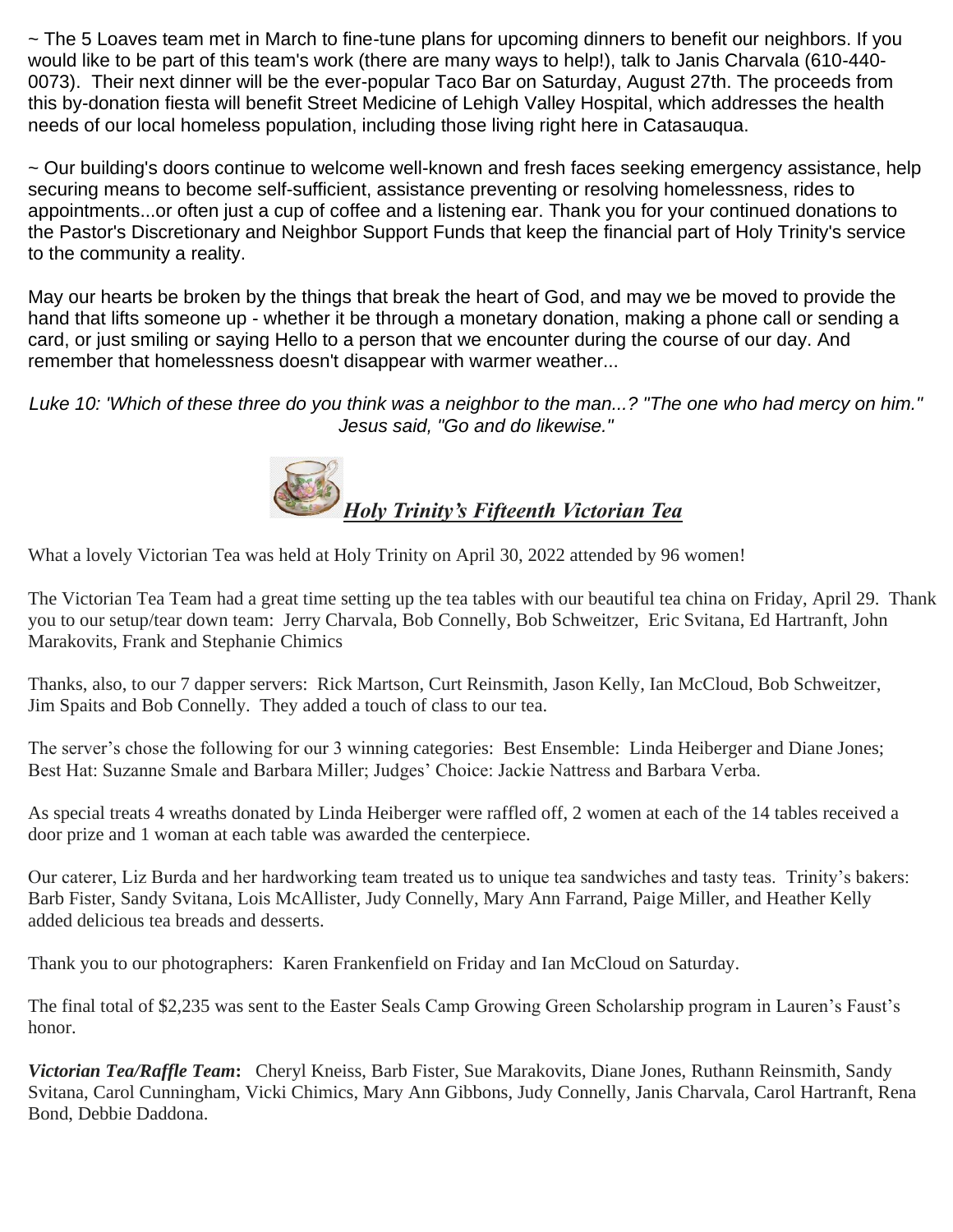### **WORSHIP AND Music**

### May 4, 2022

Present: Pastor Brian, Robin McC[oud, Barb Fister, Carol Cunningham, Diane Carfara, Ben Becker, Diane Czar, Cheryl Kneiss

Discussed past Palm Sunday, Holy Week and Easter services. Everyone felt they all went well. The handwashing on Maundy Thursday was liked. Pastor asked if we would be okay with a skit or play for Maundy Thursday or Good Friday. We all agreed. He will be looking for one for next year. Pastor also brought up " story telling " the lessons. We had a discussion of different ways of doing Palm Sunday. We will discuss this in August for planning next year.

We discussed ways of introducing modern music into services. We decided our congregation isn't ready for organizing a praise band. We would need a leader and we don't have one. We discussed putting the whole service or at least the songs up on screens.

Bells last service for this year is May 22.

Outside music groups-

Bel Canto camp in July. Gay Men's Chorus set to begin rehearsals in Fall. Muhlenberg College is interested in using the sanctuary for recitals. We should have our policy that says we do not pay any organizations that use our space in writing.

Summer services will be at 8 and 10 starting on June 12. Pastor will work out format of 10 service.

Had a discussion of doing something every Wednesday in Lent. Had a freewheeling discussion of how to expand the food give aways on Wednesdays and expand our community outreach. Hot dogs and corn hole or dartball or music?? Could we do something in the park in conjunction with Friday night concerts??

Next meeting is July 6 at 6:00.



Saturday, **August 6th:** Community Yard Sale

Saturday, **August 27th:** 4 pm. Outdoor Taco Bar

Saturday, **September 17th:** Murder Mystery Dinner

Friday, **October 7th**: Victorian Raffle

Saturday, **October 8 th**: Victorian Raffle

Saturday, **October 15th:** 4pm-5:30pm Spaghetti Dinner

Saturday, **October 29th:** Annual Halloween Hot Dog/Hot Choc. Give Away

Saturday, **November 19th**: 8:30am- 11am Buttermilk/Pumpkin Pancake Breakfast

Saturday, **December 10th**: Prime Rib Dinner